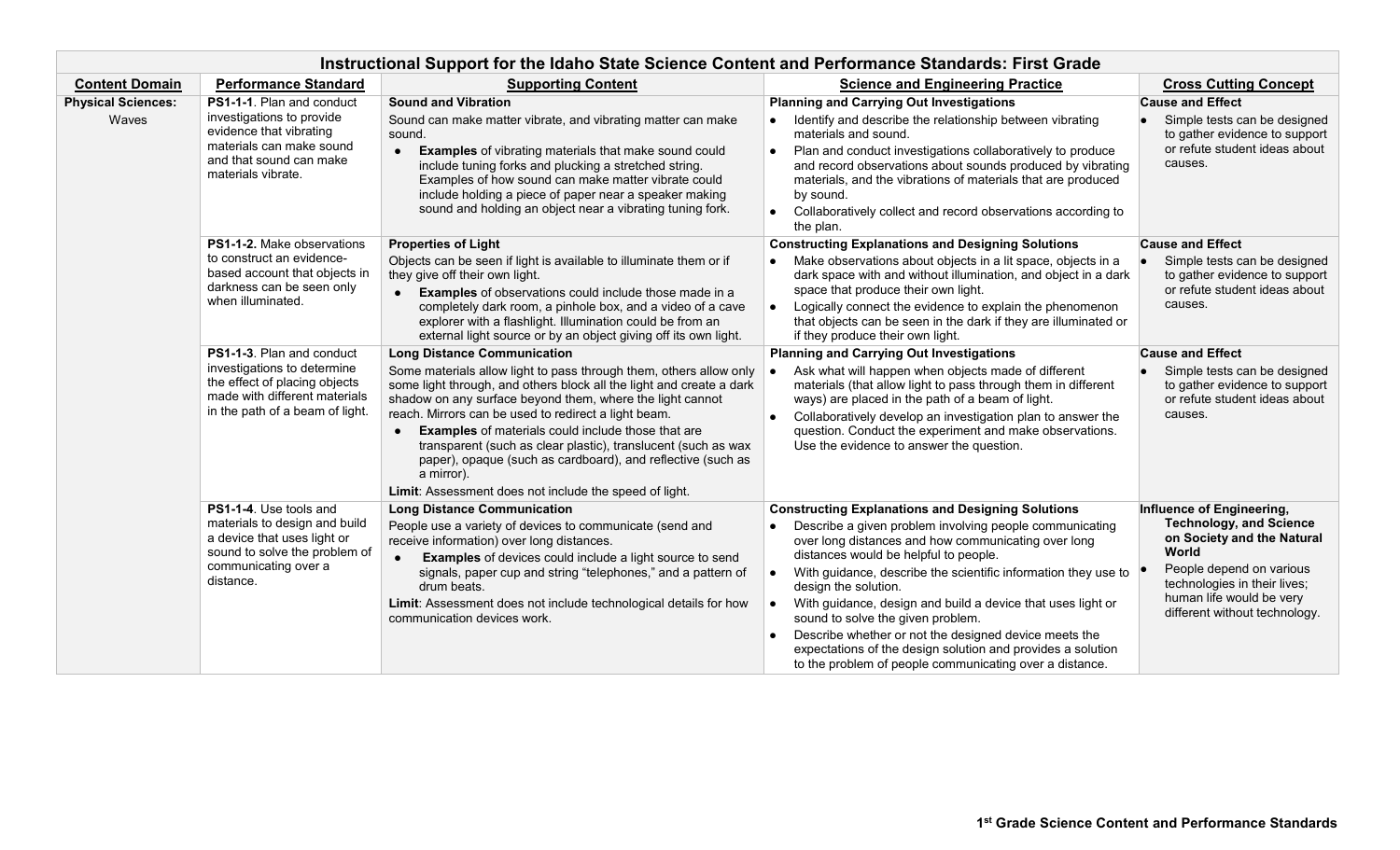| <b>Content Domain</b>                               | <b>Performance Standard</b>                                                                                                                                          | <b>Supporting Content</b>                                                                                                                                                                                                                                                                                                                                                                                                                                                                                                                                                                                                                                               | <b>Science and Engineering Practice</b>                                                                                                                                                                                                                                                                                                                                                                                                                                                                            | <b>Cross Cutting Concept</b>                                                                                                                                                                                                                                    |
|-----------------------------------------------------|----------------------------------------------------------------------------------------------------------------------------------------------------------------------|-------------------------------------------------------------------------------------------------------------------------------------------------------------------------------------------------------------------------------------------------------------------------------------------------------------------------------------------------------------------------------------------------------------------------------------------------------------------------------------------------------------------------------------------------------------------------------------------------------------------------------------------------------------------------|--------------------------------------------------------------------------------------------------------------------------------------------------------------------------------------------------------------------------------------------------------------------------------------------------------------------------------------------------------------------------------------------------------------------------------------------------------------------------------------------------------------------|-----------------------------------------------------------------------------------------------------------------------------------------------------------------------------------------------------------------------------------------------------------------|
| <b>Life Sciences:</b><br>Molecules to               | LS1-1-1. Use materials to<br>design a solution to a                                                                                                                  | <b>Plants and Animals Use External Parts to Survive</b><br>All organisms have external parts. Different animals use their body parts in                                                                                                                                                                                                                                                                                                                                                                                                                                                                                                                                 | <b>Constructing Explanations and Designing Solutions</b><br>With guidance, use given scientific information about $\bullet$<br>$\bullet$                                                                                                                                                                                                                                                                                                                                                                           | <b>Structure and Function</b><br>The shape and stability of                                                                                                                                                                                                     |
| Organisms:<br>Structure and<br>Processes            | human problem by<br>mimicking how plants<br>and/or animals use their<br>external parts to help them<br>survive, grow, and meet<br>their needs.                       | different ways to see, hear, grasp objects, protect themselves, move from place to<br>place, and seek, find, and take in food, water and air. Plants also have different<br>parts (roots, stems, leaves, flowers, fruits) that help them survive and grow.<br>Animals have body parts that capture and convey different kinds of information<br>needed for growth and survival. Animals respond to these inputs with behaviors<br>that help them survive. Plants also respond to some external inputs.<br><b>Examples</b> of human problems that can be solved by mimicking plant or<br>animal solutions could include designing clothing or equipment to protect       | plants and/or animals to design a solution to a<br>human problem that involves growth, survival,<br>capturing and conveying information, or responding<br>to information from the environment.<br>Create a device using student-suggested materials<br>that provides a solution to the problem.<br>Describe how the device is expected to solve the<br>$\bullet$<br>human problem and whether the device meets the<br>specific required features.                                                                  | structures of natural and<br>designed objects are<br>related to their function(s).<br>Every human-made<br>۱o<br>product is designed by<br>applying some knowledge<br>of the natural world and is<br>built using materials<br>derived from the natural<br>world. |
|                                                     |                                                                                                                                                                      | bicyclists by mimicking turtle shells, acorn shells, and animal scales;<br>stabilizing structures by mimicking animal tails and roots on plants; keeping<br>out intruders by mimicking thorns on branches and animal quills; and,<br>detecting intruders by mimicking eyes and ears.                                                                                                                                                                                                                                                                                                                                                                                    |                                                                                                                                                                                                                                                                                                                                                                                                                                                                                                                    |                                                                                                                                                                                                                                                                 |
|                                                     | LS1-1-2. Read texts and<br>use media to determine<br>patterns in behavior of<br>parents and offspring that<br>help offspring survive.                                | <b>Survival of Offspring</b><br>Adult plants and animals can have young. In many kinds of animals, parents and<br>the offspring themselves engage in behaviors that help the offspring to survive.<br><b>Examples</b> of patterns of behaviors could include the signals that offspring<br>make (such as crying, cheeping, and other vocalizations) and the responses<br>of the parents (such as feeding, comforting, and protecting the offspring).                                                                                                                                                                                                                    | <b>Obtaining, Evaluating, and Communicating</b><br><b>Information</b><br>• Use grade-appropriate books and other reliable<br>media to obtain information about how both plants<br>and animals help their offspring survive.<br>Evaluate information to determine and describe<br>$\bullet$<br>patterns in what animal parents and their offspring do<br>to help ensure survival.                                                                                                                                   | <b>Patterns</b><br>Patterns in the natural and<br>human designed world<br>can be observed, used to<br>describe phenomena, and<br>used as evidence.                                                                                                              |
|                                                     | LS1-1-3. Develop models<br>to describe that organisms<br>have unique and diverse<br>life cycles but all have in<br>common birth, growth,<br>reproduction, and death. | <b>Life Cycle</b>                                                                                                                                                                                                                                                                                                                                                                                                                                                                                                                                                                                                                                                       | <b>Developing and Using Models</b>                                                                                                                                                                                                                                                                                                                                                                                                                                                                                 | <b>Patterns</b>                                                                                                                                                                                                                                                 |
|                                                     |                                                                                                                                                                      | Reproduction is essential to the continued existence of every kind of organism.<br>Plants and animals have unique and diverse life cycles.<br><b>Examples</b> could include patterns of change organisms go through during<br>their lives.<br>Limit: Assessment of plant life cycles is limited to those of flowering plants.<br>Assessment does not include details of human reproduction.                                                                                                                                                                                                                                                                             | Use models to describe how living things have<br>common stages within diverse and unique life cycles.                                                                                                                                                                                                                                                                                                                                                                                                              | Patterns in the natural and<br>human designed world can<br>be observed, used to<br>describe phenomena, and<br>used as evidence.                                                                                                                                 |
| <b>Life Sciences:</b>                               | <b>LS2-1-1. Make</b>                                                                                                                                                 | Young are Alike and Different from Parents                                                                                                                                                                                                                                                                                                                                                                                                                                                                                                                                                                                                                              | <b>Constructing Explanations and Designing Solutions</b>                                                                                                                                                                                                                                                                                                                                                                                                                                                           | <b>Patterns</b>                                                                                                                                                                                                                                                 |
| Heredity:<br>Inheritance and<br>Variation of Traits | observations to construct<br>an evidence-based account<br>that young plants and<br>animals are like, but not<br>exactly like, their parents.                         | Young animals are very much, but not exactly like, their parents. Plants also are<br>very much, but not exactly, like their parents. Individuals of the same kind of plant<br>or animal are recognizable as similar but can also vary in many ways.<br><b>Examples</b> of patterns could include features plants or animals share.<br>$\bullet$<br>Examples of observations could include leaves from the same kind of plant<br>are the same shape but can differ in size; and, a particular breed of dog looks<br>like its parents but is not exactly the same.<br>Limit: Assessment does not include inheritance or animals that undergo<br>metamorphosis or hybrids. | Use evidence and reasoning to construct an account $\bullet$<br>about differences between different types of plants<br>and animals.<br>Use evidence and reasoning to construct an account<br>about how young and adult plants and animals of<br>the same type have similar, but not identical<br>features.<br>Use evidence and reasoning to construct an account<br>$\bullet$<br>about how individuals of the same type of animal or<br>plant are recognizable as similar, but they can also<br>vary in many ways. | Patterns in the natural and<br>human designed world<br>can be observed, used to<br>describe phenomena, and<br>used as evidence.                                                                                                                                 |